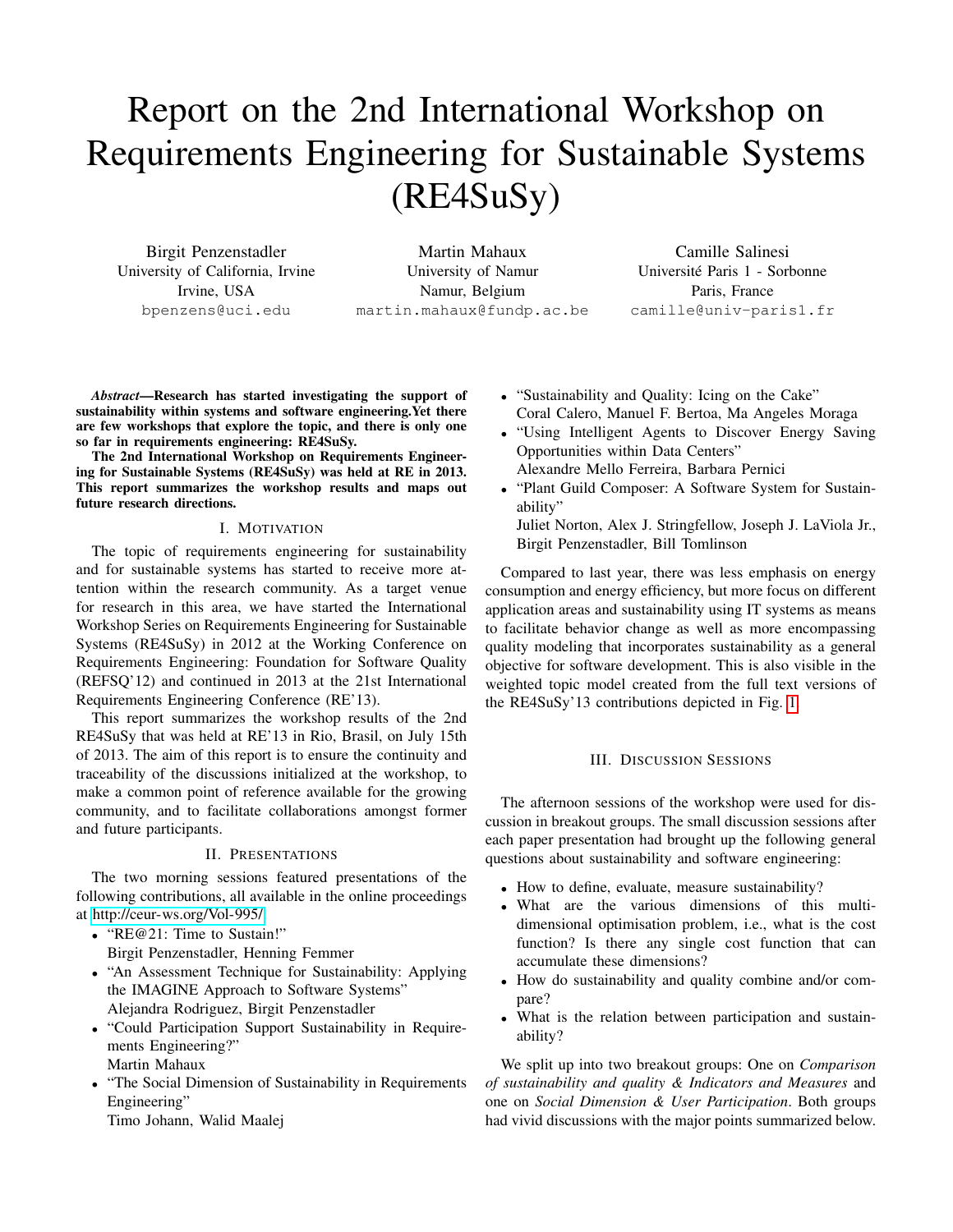

Fig. 1. Weighted topic model according to the full texts of the RE4SuSy'13 contributions.

## <span id="page-1-0"></span>*A. Discussion: Comparison of sustainability and quality & Indicators and Measures*

The goal of the working group was to discuss questions regarding the definition, evaluation, and measurement of sustainability and how sustainability and quality combine and/or compare.

- Can we talk about sustainability independent of other aspects?
- Sustainability is part of product quality (1st order impact) and of quality in use (2nd order impact), where quality in use is more complicated as users and context are involved. This means there are static aspects as well as dynamic aspects that have to be considered.
- Can we simply fix the problem of breaking down the goals, measuring, and then assigning a cost to everything? No, only in terms of software sustainability understood as maintenance or in the first order impact, but the market place has not yet assigned a value to the different aspects of especially long?term environmental sustainability.
- For carrying this into business analysis, we have to convince the accountants, which can either be accomplished by the cost savings argument that often applies for some first order impacts, e.g. saving energy, or via the image of the company argument that relates to the shareholder value.

• A next important step is to investigate how to measure 2nd order impacts and for that we might benefit from learning from other fields like social enterprise metrics and life cycle analysis.

## *B. Discussion: Social Dimension & User Participation*

The starting point of this discussion group was the question of the relation between participation and sustainability.

- New ways to involve in RE process ? And impact on sustainability ?
- Does more involvement leads to more sustainability ?
- Does different involvement leads to diff sustainability ?
- We need a sustainability definition to understand this.
- Difference with market-?oriented software implies that social networks are a chance to participate.
- Experimental RE and agile development are validated by many users. Software engineers should have the right people do the design for them. Experimental design involves real people.
- (Massive) participation enables smaller communities to be heard. Are we sure about this? Majorities can eat over minorities...
- But it needs to be aligned with participative doing...
- It is related to generalized expertise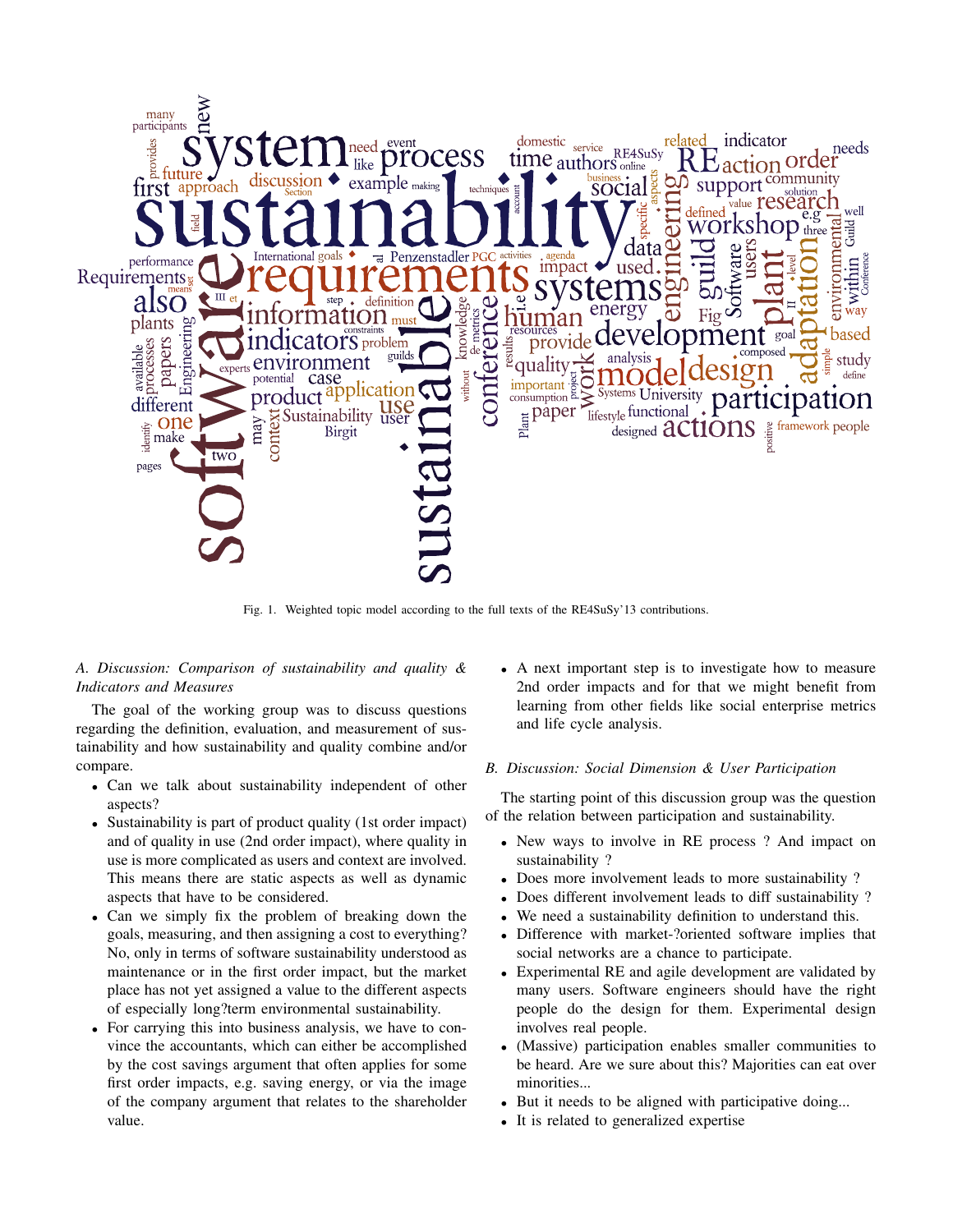- Participation has the opportunity to challenge business models, and replace sustainable concerns at the centre? Stress externalities.
- Large user bases outperform experts. In graphical design for example. Experts have lots of bias, due to their financial links with other companies, lobbies,... Experts may lack creativity, because they don't try enough.
- Crowd can be manipulated it can be stupid sometimes...
- Diff between massive participation and smaller scale participation. What about imagining other users.
- How participation is different in problem solving or problem definition ?
- Will number of participants conflict with quality of interaction ? Or how to have techniques where involvement can be of high quality and massive ?
- How to find participation techniques that will overcome obstacles?

## IV. RESULTS

The results that we derived from both discussions in the final round, where one participant of each discussion group reported the group's results to the rest of the workshop participants, are the following:

- Seeing sustainability as part of software quality and quality in use
- Differentiate short-term and long-term and measures for that
- Idea of calculating the cost for all factors into one equation
- Relation between sustainability & innovation
- Wider view of the problem space
- Emphasis of social aspect and development for different social situations and incentivizing user behavior
- User feedback and innovation from sustainability perspective is new direction
- Trade-offs and how to deal with them
- More problem-driven and/or empirical work might improve research results (tool demos etc)
- Measures & metrics: danger in comparing to traceability, where it is still difficult to compare results from different case studies, plus danger of optimizing measures instead of reaching objectives
- Matured scoping, but goes further than "quality only"

## V. FUTURE STEPS

The future steps that are the upcoming research challenges and the activities that will bring the research community forward were identified as the following:

- Case study series for measures and metrics
- Sustainability for specific software systems in case studies
- BoK with definitions and case studies, research agenda as starting point but add more content to it and structure further (not only list, maybe wiki)
- User participation methods, define different types of user participation
- What are characteristics for social sustainability?
- Empirical investigation of interplay between user & sustainability
- Work on characteristics for short and long-term sustainability measures
- Make stakeholders see the value of sustainability
- Analysis of interrelationship of the metrics from the case studies
- Analysis of 2nd order impacts
- Explicit part of the call RE4SuSy14: case studies and failure stories
- Value proposition for stakeholders has to be pitched in the audience's language (will maybe turn RE into superset of BA as required to understand all trade-offs in value)

The results and future steps were summarized on a poster (Fig. [2\)](#page-3-0) and presented to the conference participants in the poster session.

## VI. CONCLUSION

The 2nd RE4SuSy brought interesting discussions and a clearer vision of the research agenda. The 3rd edition of the workshop will be held at RE 2015 and include more interactive sessions on a more specific work product to strengthen the collaboration in the community.